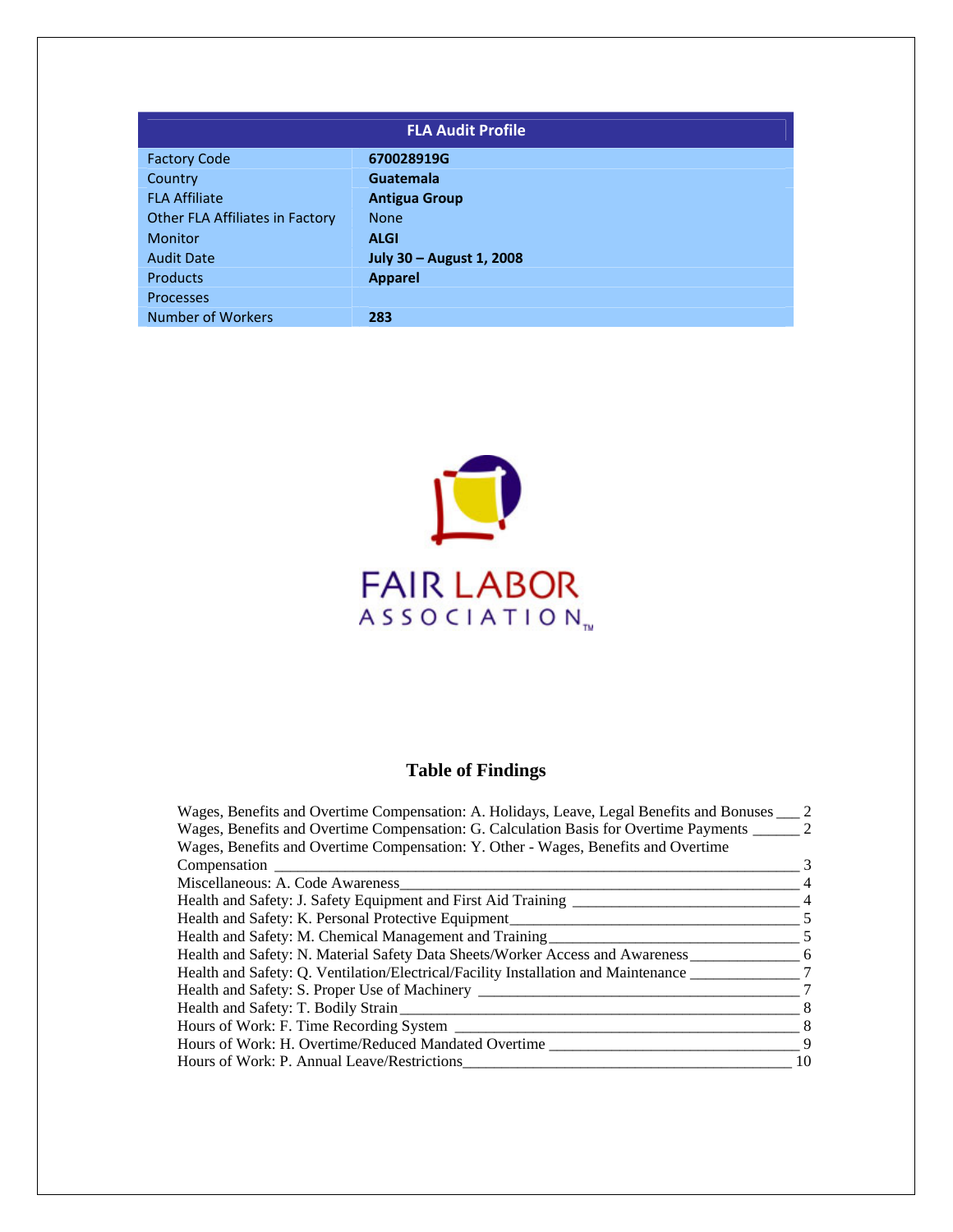## <span id="page-1-0"></span>**Wages, Benefits and Overtime Compensation: A. Holidays, Leave, Legal Benefits and Bonuses**

WBOT.5 Employers shall provide all legally mandated holidays, leave, benefits and bonuses, such as official holidays, annual leave, sick leave, severance payments and 13th month payments, to all eligible workers within legally defined time periods. In addition, all leave and bonuses shall be calculated correctly. (S)

|                                                       | <b>Audit Date</b>                                                                                                                                                                                                                                                                                                                                                                                                                                                                                                                                                                                                                                                                                                                                                                                                                                                                                                                                                                                                                                                                                 | <b>Audit Type</b>                                                                                                                                                                                                                                                                                                                                         | <b>Audit Scope</b>                           | <b>Auditor</b> | Score           |  |  |  |
|-------------------------------------------------------|---------------------------------------------------------------------------------------------------------------------------------------------------------------------------------------------------------------------------------------------------------------------------------------------------------------------------------------------------------------------------------------------------------------------------------------------------------------------------------------------------------------------------------------------------------------------------------------------------------------------------------------------------------------------------------------------------------------------------------------------------------------------------------------------------------------------------------------------------------------------------------------------------------------------------------------------------------------------------------------------------------------------------------------------------------------------------------------------------|-----------------------------------------------------------------------------------------------------------------------------------------------------------------------------------------------------------------------------------------------------------------------------------------------------------------------------------------------------------|----------------------------------------------|----------------|-----------------|--|--|--|
|                                                       | 07/30/2008                                                                                                                                                                                                                                                                                                                                                                                                                                                                                                                                                                                                                                                                                                                                                                                                                                                                                                                                                                                                                                                                                        | External                                                                                                                                                                                                                                                                                                                                                  | FLA<br>Independent<br>External<br>Monitoring | ALGI           | 1 (out of $5$ ) |  |  |  |
| <b>Explanation:</b>                                   |                                                                                                                                                                                                                                                                                                                                                                                                                                                                                                                                                                                                                                                                                                                                                                                                                                                                                                                                                                                                                                                                                                   | Vacations are not taken and employees work the whole year round and<br>receive an extra payment for their days of vacations. Workers agreed to<br>work vacation time to get extra money Document Review, Interviews Art.<br>133 of the Guatemalan Labor Code: Vacations cannot be compensated<br>with money, except in the case of a termination process. |                                              |                |                 |  |  |  |
| <b>Plan Of Action:</b>                                | Company request supplier to establish or provide evidence of Wage,<br>Benefit & Overtime compensation policies that include: 1) stated<br>commitment to pay workers no less than legally mandated minimum<br>compensation for wages, benefits and any additional payments in<br>accordance with employments terms. 2) defined payments schedule for<br>payroll ie: weekly, bi-weekly, etc, with the numbers payments will be<br>made from the end of the pay period. 3) defined payment method, cash or<br>check 4) clearly defined method of vacation accrual and payment<br>procedures, including statement requiring workers use the vacation as<br>time off Company to also request supplier to assign factory representative<br>to be responsible for implementation and enforcement. Policy to include<br>procedures for communication of policy and training for management,<br>supervisors and workers. training to cover at minimum: 1) payroll<br>calculation method 2) payroll record retention policy 4) clearly defined<br>method of compensation calculation for piece rate workers |                                                                                                                                                                                                                                                                                                                                                           |                                              |                |                 |  |  |  |
| <b>DeadLine Date:</b>                                 | 04/30/2009                                                                                                                                                                                                                                                                                                                                                                                                                                                                                                                                                                                                                                                                                                                                                                                                                                                                                                                                                                                                                                                                                        |                                                                                                                                                                                                                                                                                                                                                           |                                              |                |                 |  |  |  |
| <b>Supplier CAP:</b>                                  |                                                                                                                                                                                                                                                                                                                                                                                                                                                                                                                                                                                                                                                                                                                                                                                                                                                                                                                                                                                                                                                                                                   |                                                                                                                                                                                                                                                                                                                                                           |                                              |                |                 |  |  |  |
| <b>Supplier CAP Date:</b>                             |                                                                                                                                                                                                                                                                                                                                                                                                                                                                                                                                                                                                                                                                                                                                                                                                                                                                                                                                                                                                                                                                                                   |                                                                                                                                                                                                                                                                                                                                                           |                                              |                |                 |  |  |  |
| <b>Action Taken:</b>                                  |                                                                                                                                                                                                                                                                                                                                                                                                                                                                                                                                                                                                                                                                                                                                                                                                                                                                                                                                                                                                                                                                                                   |                                                                                                                                                                                                                                                                                                                                                           |                                              |                |                 |  |  |  |
| <b>Plan Complete:</b>                                 | <b>No</b>                                                                                                                                                                                                                                                                                                                                                                                                                                                                                                                                                                                                                                                                                                                                                                                                                                                                                                                                                                                                                                                                                         |                                                                                                                                                                                                                                                                                                                                                           |                                              |                |                 |  |  |  |
| <b>Plan Complete Date:</b><br><b>Action Verified:</b> | <b>No</b>                                                                                                                                                                                                                                                                                                                                                                                                                                                                                                                                                                                                                                                                                                                                                                                                                                                                                                                                                                                                                                                                                         |                                                                                                                                                                                                                                                                                                                                                           |                                              |                |                 |  |  |  |
| <b>Action Verified Text:</b>                          |                                                                                                                                                                                                                                                                                                                                                                                                                                                                                                                                                                                                                                                                                                                                                                                                                                                                                                                                                                                                                                                                                                   |                                                                                                                                                                                                                                                                                                                                                           |                                              |                |                 |  |  |  |
| <b>Action Verified Date:</b>                          |                                                                                                                                                                                                                                                                                                                                                                                                                                                                                                                                                                                                                                                                                                                                                                                                                                                                                                                                                                                                                                                                                                   |                                                                                                                                                                                                                                                                                                                                                           |                                              |                |                 |  |  |  |
| Comments:                                             |                                                                                                                                                                                                                                                                                                                                                                                                                                                                                                                                                                                                                                                                                                                                                                                                                                                                                                                                                                                                                                                                                                   |                                                                                                                                                                                                                                                                                                                                                           |                                              |                |                 |  |  |  |
|                                                       |                                                                                                                                                                                                                                                                                                                                                                                                                                                                                                                                                                                                                                                                                                                                                                                                                                                                                                                                                                                                                                                                                                   |                                                                                                                                                                                                                                                                                                                                                           |                                              |                |                 |  |  |  |

## **Wages, Benefits and Overtime Compensation: G. Calculation Basis for Overtime Payments**

WBOT.8 Employers shall compensate workers for all hours worked. For workers on a piece rate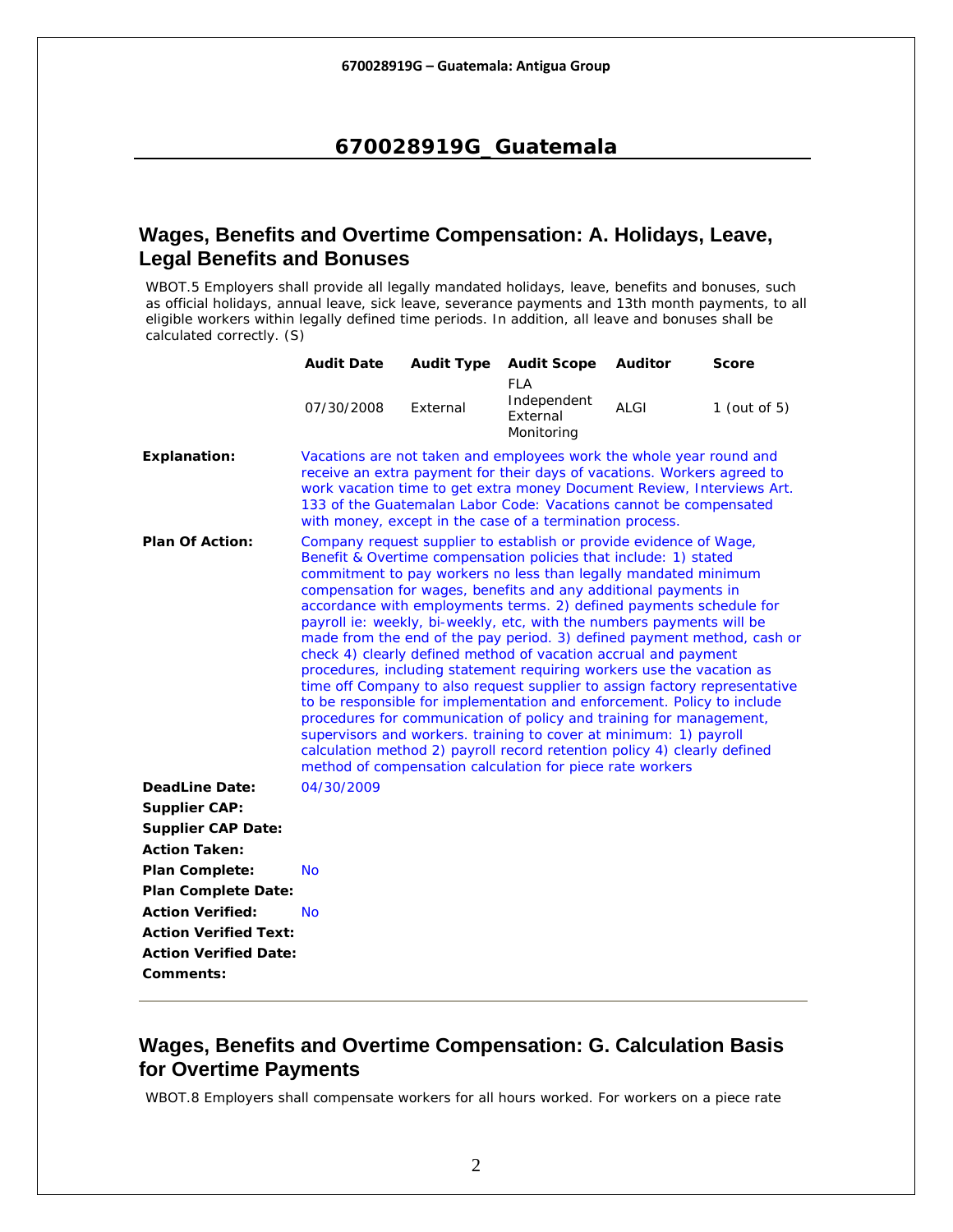<span id="page-2-0"></span>payment scheme or any other incentive scheme, payments for overtime hours worked shall be calculated by applying the premium rate required by law or this Code on the same payment scheme as is used for calculating wages for normal working hours, unless the payment scheme used leads to higher wages for workers. (S)

|                              | <b>Audit Date</b>                                                                                                                                                                                                                                                                                                                                                                                                                                                                                            | <b>Audit Type</b> | <b>Audit Scope</b>                                  | <b>Auditor</b> | <b>Score</b>    |  |
|------------------------------|--------------------------------------------------------------------------------------------------------------------------------------------------------------------------------------------------------------------------------------------------------------------------------------------------------------------------------------------------------------------------------------------------------------------------------------------------------------------------------------------------------------|-------------------|-----------------------------------------------------|----------------|-----------------|--|
|                              | 07/30/2008                                                                                                                                                                                                                                                                                                                                                                                                                                                                                                   | External          | <b>FLA</b><br>Independent<br>External<br>Monitoring | <b>ALGI</b>    | 1 (out of $5$ ) |  |
| <b>Explanation:</b>          | Workers are not paid for all hours worked. Supervisors swipe operators<br>cards at end of the shift: at 16:20 and workers stay until 18:20 to meet<br>production bonus. Operators can leave at 16:20 but they will be paid the<br>minimum salary, losing the day's production bonus. Operators stay to<br>meet the daily production bonus Factory Tour, Document Review Art. 123<br>of the Guatemalan Labor Code: the employer will register in the payroll,<br>hours and earnings related to overtime work. |                   |                                                     |                |                 |  |
| <b>Plan Of Action:</b>       | Company requests that supplier eliminate practice of supervisor swiping<br>workers time cards and allowing worker to continue work off the clock in<br>order to meet production goal and earn bonus                                                                                                                                                                                                                                                                                                          |                   |                                                     |                |                 |  |
| <b>DeadLine Date:</b>        | 04/30/2009                                                                                                                                                                                                                                                                                                                                                                                                                                                                                                   |                   |                                                     |                |                 |  |
| <b>Supplier CAP:</b>         |                                                                                                                                                                                                                                                                                                                                                                                                                                                                                                              |                   |                                                     |                |                 |  |
| <b>Supplier CAP Date:</b>    |                                                                                                                                                                                                                                                                                                                                                                                                                                                                                                              |                   |                                                     |                |                 |  |
| <b>Action Taken:</b>         |                                                                                                                                                                                                                                                                                                                                                                                                                                                                                                              |                   |                                                     |                |                 |  |
| <b>Plan Complete:</b>        | <b>No</b>                                                                                                                                                                                                                                                                                                                                                                                                                                                                                                    |                   |                                                     |                |                 |  |
| <b>Plan Complete Date:</b>   |                                                                                                                                                                                                                                                                                                                                                                                                                                                                                                              |                   |                                                     |                |                 |  |
| <b>Action Verified:</b>      | <b>No</b>                                                                                                                                                                                                                                                                                                                                                                                                                                                                                                    |                   |                                                     |                |                 |  |
| <b>Action Verified Text:</b> |                                                                                                                                                                                                                                                                                                                                                                                                                                                                                                              |                   |                                                     |                |                 |  |
| <b>Action Verified Date:</b> |                                                                                                                                                                                                                                                                                                                                                                                                                                                                                                              |                   |                                                     |                |                 |  |
| Comments:                    |                                                                                                                                                                                                                                                                                                                                                                                                                                                                                                              |                   |                                                     |                |                 |  |
|                              |                                                                                                                                                                                                                                                                                                                                                                                                                                                                                                              |                   |                                                     |                |                 |  |

# **Wages, Benefits and Overtime Compensation: Y. Other - Wages, Benefits and Overtime Compensation**

| Other                      |                                                                                                                                                                                                                                                                                                                  |                   |                                                     |                |                 |  |
|----------------------------|------------------------------------------------------------------------------------------------------------------------------------------------------------------------------------------------------------------------------------------------------------------------------------------------------------------|-------------------|-----------------------------------------------------|----------------|-----------------|--|
|                            | <b>Audit Date</b>                                                                                                                                                                                                                                                                                                | <b>Audit Type</b> | <b>Audit Scope</b>                                  | <b>Auditor</b> | <b>Score</b>    |  |
|                            | 07/30/2008                                                                                                                                                                                                                                                                                                       | External          | <b>FLA</b><br>Independent<br>External<br>Monitoring | ALGI           | 1 (out of $5$ ) |  |
| <b>Explanation:</b>        | Facility does not have child care facility. Although a legal requirement, this<br>is not enforced by local Department of Labor Factory Tour Art. 155 of the<br>Guatemalan Labor Code: Any employer with more than 30 female workers<br>should provide a child care facility for children 3 years old or younger. |                   |                                                     |                |                 |  |
| <b>Plan Of Action:</b>     | Company to seek what if any steps can be taken for factory to provide<br>child care services on a as needed basis                                                                                                                                                                                                |                   |                                                     |                |                 |  |
| <b>DeadLine Date:</b>      | 03/31/2009                                                                                                                                                                                                                                                                                                       |                   |                                                     |                |                 |  |
| <b>Supplier CAP:</b>       |                                                                                                                                                                                                                                                                                                                  |                   |                                                     |                |                 |  |
| <b>Supplier CAP Date:</b>  |                                                                                                                                                                                                                                                                                                                  |                   |                                                     |                |                 |  |
| <b>Action Taken:</b>       |                                                                                                                                                                                                                                                                                                                  |                   |                                                     |                |                 |  |
| <b>Plan Complete:</b>      | N <sub>O</sub>                                                                                                                                                                                                                                                                                                   |                   |                                                     |                |                 |  |
| <b>Plan Complete Date:</b> |                                                                                                                                                                                                                                                                                                                  |                   |                                                     |                |                 |  |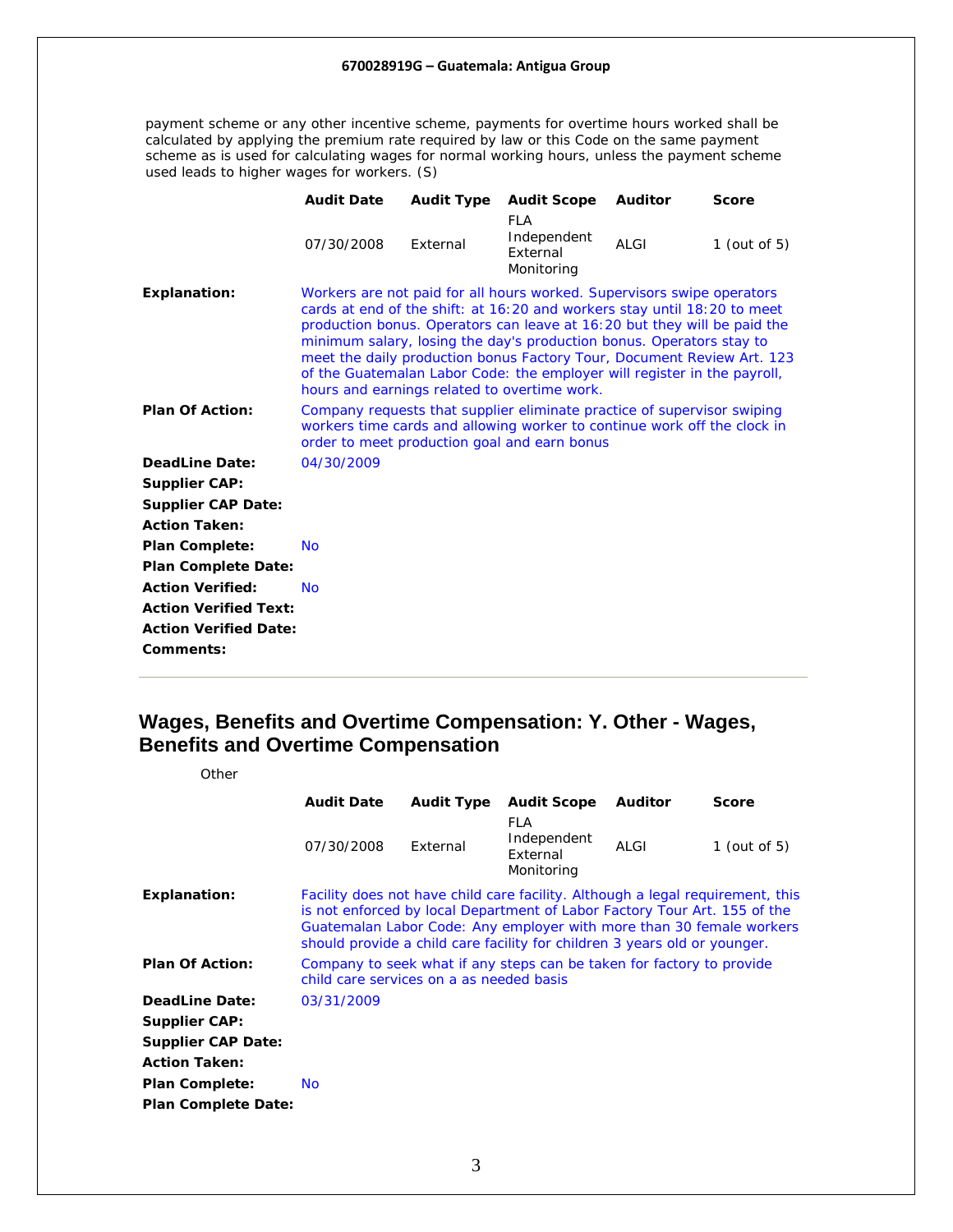<span id="page-3-0"></span>**Action Verified:** No **Action Verified Text: Action Verified Date: Comments:** 

### **Miscellaneous: A. Code Awareness**

GEN.2 Ensure that all Company factories as well as contractors and suppliers inform their employees about the workplace standards orally and through the posting of standards in a prominent place (in the local languages spoken by employees and managers) and undertake other efforts to educate employees about the standards on a regular basis.

|                              | <b>Audit Date</b>                                                                                                                                                                                                                                                                                                                               | Audit Type | <b>Audit Scope</b>                                                                                                               | <b>Auditor</b> | <b>Score</b>    |  |
|------------------------------|-------------------------------------------------------------------------------------------------------------------------------------------------------------------------------------------------------------------------------------------------------------------------------------------------------------------------------------------------|------------|----------------------------------------------------------------------------------------------------------------------------------|----------------|-----------------|--|
|                              | 07/30/2008                                                                                                                                                                                                                                                                                                                                      | External   | <b>FLA</b><br>Independent<br>External<br>Monitoring                                                                              | ALGI           | 1 (out of $5$ ) |  |
| <b>Explanation:</b>          |                                                                                                                                                                                                                                                                                                                                                 |            | Management and workers have never received training on the Company's<br>Code of Conduct. Document Review / Facility Walk through |                |                 |  |
| <b>Plan Of Action:</b>       | Company has provided supplier with full explanation of the Code as well<br>local resources for training. Company to seek immediate policy statement<br>and record retention program on Code training. Factory to create a code<br>training program for all workers. Training of the code also to be included<br>during the orientation process. |            |                                                                                                                                  |                |                 |  |
| <b>DeadLine Date:</b>        | 04/30/2009                                                                                                                                                                                                                                                                                                                                      |            |                                                                                                                                  |                |                 |  |
| <b>Supplier CAP:</b>         |                                                                                                                                                                                                                                                                                                                                                 |            |                                                                                                                                  |                |                 |  |
| <b>Supplier CAP Date:</b>    |                                                                                                                                                                                                                                                                                                                                                 |            |                                                                                                                                  |                |                 |  |
| <b>Action Taken:</b>         |                                                                                                                                                                                                                                                                                                                                                 |            |                                                                                                                                  |                |                 |  |
| <b>Plan Complete:</b>        | <b>No</b>                                                                                                                                                                                                                                                                                                                                       |            |                                                                                                                                  |                |                 |  |
| <b>Plan Complete Date:</b>   |                                                                                                                                                                                                                                                                                                                                                 |            |                                                                                                                                  |                |                 |  |
| <b>Action Verified:</b>      | <b>No</b>                                                                                                                                                                                                                                                                                                                                       |            |                                                                                                                                  |                |                 |  |
| <b>Action Verified Text:</b> |                                                                                                                                                                                                                                                                                                                                                 |            |                                                                                                                                  |                |                 |  |
| <b>Action Verified Date:</b> |                                                                                                                                                                                                                                                                                                                                                 |            |                                                                                                                                  |                |                 |  |
| Comments:                    |                                                                                                                                                                                                                                                                                                                                                 |            |                                                                                                                                  |                |                 |  |

## **Health and Safety: J. Safety Equipment and First Aid Training**

H&S.10 All safety and medical equipment (such as fire fighting equipment, first aid kits, etc.) shall be available in sufficient numbers throughout the factory, maintained and stocked as prescribed and easily accessible to workers. A sufficient number of workers shall be trained in first aid and fire fighting techniques. (S)

|                        | <b>Audit Date</b>                                                                                                                                                                                       | <b>Audit Type</b> | <b>Audit Scope</b>                                                           | <b>Auditor</b> | <b>Score</b>    |  |
|------------------------|---------------------------------------------------------------------------------------------------------------------------------------------------------------------------------------------------------|-------------------|------------------------------------------------------------------------------|----------------|-----------------|--|
|                        | 07/30/2008                                                                                                                                                                                              | External          | FLA<br>Independent<br>External<br>Monitoring                                 | ALGI           | 1 (out of $5$ ) |  |
| <b>Explanation:</b>    | There is no fire extinguisher in the Chemical Storage Room. Management<br>believes that the Chemical room is a non-dangerous area. Factory Tour<br>Chapter V - Health & Safety Standards. - Article 197 |                   |                                                                              |                |                 |  |
| <b>Plan Of Action:</b> | facility up to code.                                                                                                                                                                                    |                   | Supplier has installed all PPE, fire extinguishers and signage need to bring |                |                 |  |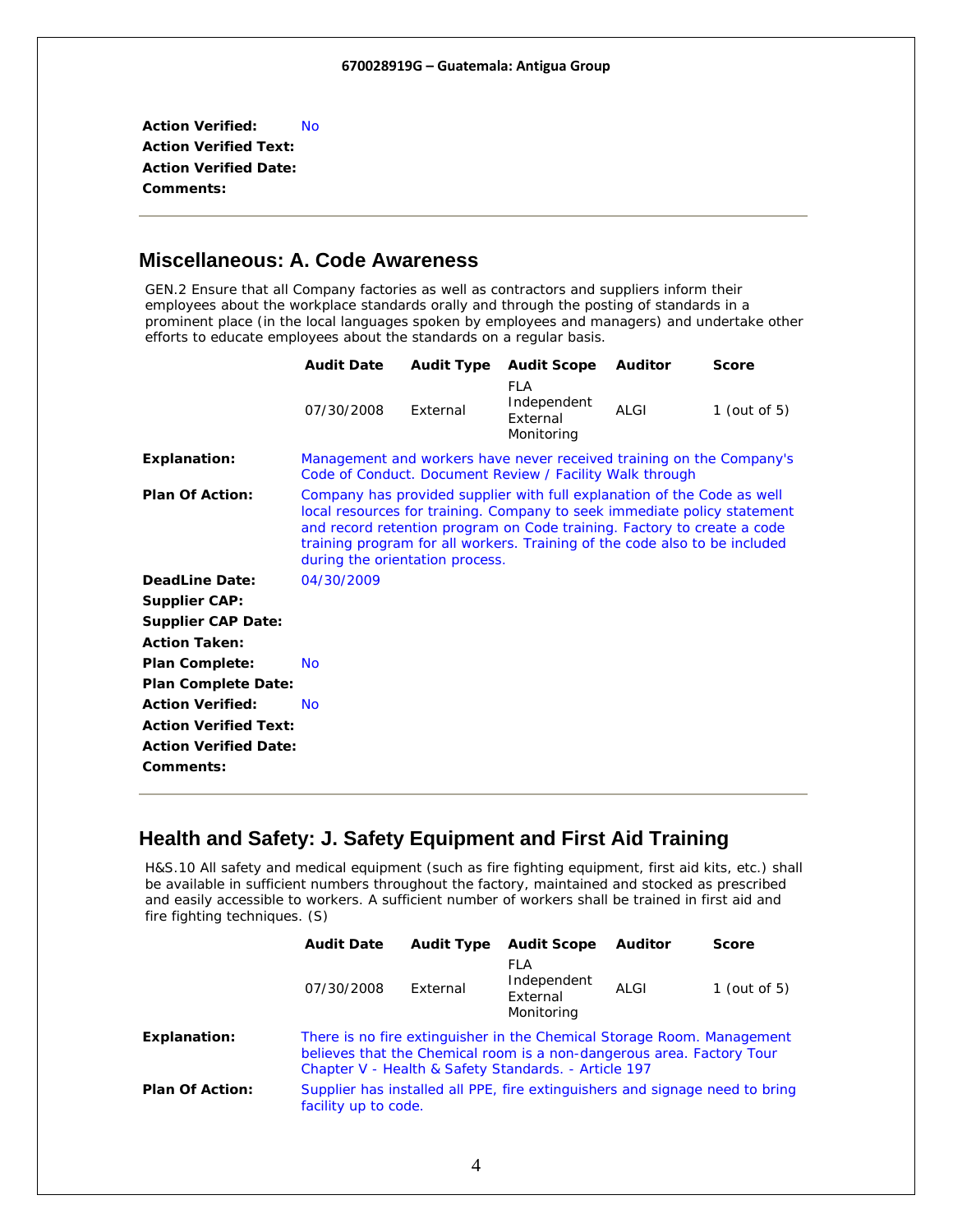<span id="page-4-0"></span>

| DeadLine Date:<br><b>Supplier CAP:</b><br><b>Supplier CAP Date:</b> | 12/12/2008                                                                                           |
|---------------------------------------------------------------------|------------------------------------------------------------------------------------------------------|
| <b>Action Taken:</b>                                                | Supplier has installed all PPE, fire extinguishers and signage need to bring<br>facility up to code. |
| <b>Plan Complete:</b>                                               | <b>No</b>                                                                                            |
| Plan Complete Date: 01/12/2009                                      |                                                                                                      |
| <b>Action Verified:</b>                                             | No.                                                                                                  |
| <b>Action Verified Text:</b>                                        |                                                                                                      |
| <b>Action Verified Date:</b><br>Comments:                           |                                                                                                      |

### **Health and Safety: K. Personal Protective Equipment**

H&S.11 Workers shall be provided with effective and all necessary personal protective equipment (such as gloves, eye protection, hearing protection, respiratory protection, etc.) to prevent unsafe exposure (such as inhalation or contact with solvent vapors, noise, dust, etc.) to health and safety hazards, including medical waste. (S)

|                                | <b>Audit Date</b>                                                                                                                                                                                                                                                                                                                                                                                                                                                                                                                                                                      | <b>Audit Type</b> | <b>Audit Scope</b>                                                           | <b>Auditor</b> | <b>Score</b>    |  |
|--------------------------------|----------------------------------------------------------------------------------------------------------------------------------------------------------------------------------------------------------------------------------------------------------------------------------------------------------------------------------------------------------------------------------------------------------------------------------------------------------------------------------------------------------------------------------------------------------------------------------------|-------------------|------------------------------------------------------------------------------|----------------|-----------------|--|
|                                | 07/30/2008                                                                                                                                                                                                                                                                                                                                                                                                                                                                                                                                                                             | External          | <b>FLA</b><br>Independent<br>External<br>Monitoring                          | ALGI           | 1 (out of $5$ ) |  |
| <b>Explanation:</b>            | In the Spot Cleaning Station workers only use masks, they are not<br>protected from the risk of getting the cleaning fluid into their eyes and<br>from the contact with the liquid for eight hours, daily. They should use<br>goggles, gloves and aprons to protect their garments and bodies from any<br>spills. There are no signs or diagrams indicating the need to use PPE.<br>There is no Supervisor for this area and Management does not think<br>workers need a special training for handling chemicals. Factory Tour<br>Chapter V - Health & Safety Standards. - Article 197 |                   |                                                                              |                |                 |  |
| <b>Plan Of Action:</b>         | Company request supplier to bring this area up to code and local<br>regulations asap.                                                                                                                                                                                                                                                                                                                                                                                                                                                                                                  |                   |                                                                              |                |                 |  |
| <b>DeadLine Date:</b>          | 01/12/2009                                                                                                                                                                                                                                                                                                                                                                                                                                                                                                                                                                             |                   |                                                                              |                |                 |  |
| <b>Supplier CAP:</b>           |                                                                                                                                                                                                                                                                                                                                                                                                                                                                                                                                                                                        |                   |                                                                              |                |                 |  |
| <b>Supplier CAP Date:</b>      |                                                                                                                                                                                                                                                                                                                                                                                                                                                                                                                                                                                        |                   |                                                                              |                |                 |  |
| <b>Action Taken:</b>           | facility up to code                                                                                                                                                                                                                                                                                                                                                                                                                                                                                                                                                                    |                   | Supplier has installed all PPE, fire extinguishers and signage need to bring |                |                 |  |
| <b>Plan Complete:</b>          | <b>No</b>                                                                                                                                                                                                                                                                                                                                                                                                                                                                                                                                                                              |                   |                                                                              |                |                 |  |
| Plan Complete Date: 01/12/2009 |                                                                                                                                                                                                                                                                                                                                                                                                                                                                                                                                                                                        |                   |                                                                              |                |                 |  |
| <b>Action Verified:</b>        | <b>No</b>                                                                                                                                                                                                                                                                                                                                                                                                                                                                                                                                                                              |                   |                                                                              |                |                 |  |
| <b>Action Verified Text:</b>   |                                                                                                                                                                                                                                                                                                                                                                                                                                                                                                                                                                                        |                   |                                                                              |                |                 |  |
| <b>Action Verified Date:</b>   |                                                                                                                                                                                                                                                                                                                                                                                                                                                                                                                                                                                        |                   |                                                                              |                |                 |  |
| Comments:                      |                                                                                                                                                                                                                                                                                                                                                                                                                                                                                                                                                                                        |                   |                                                                              |                |                 |  |
|                                |                                                                                                                                                                                                                                                                                                                                                                                                                                                                                                                                                                                        |                   |                                                                              |                |                 |  |

### **Health and Safety: M. Chemical Management and Training**

H&S.13 All chemicals and hazardous substances shall be properly labeled and stored in accordance with applicable laws. Labels shall be placed in the local language and the language(s) spoken by workers, if different from the local language. Workers shall receive training, appropriate to their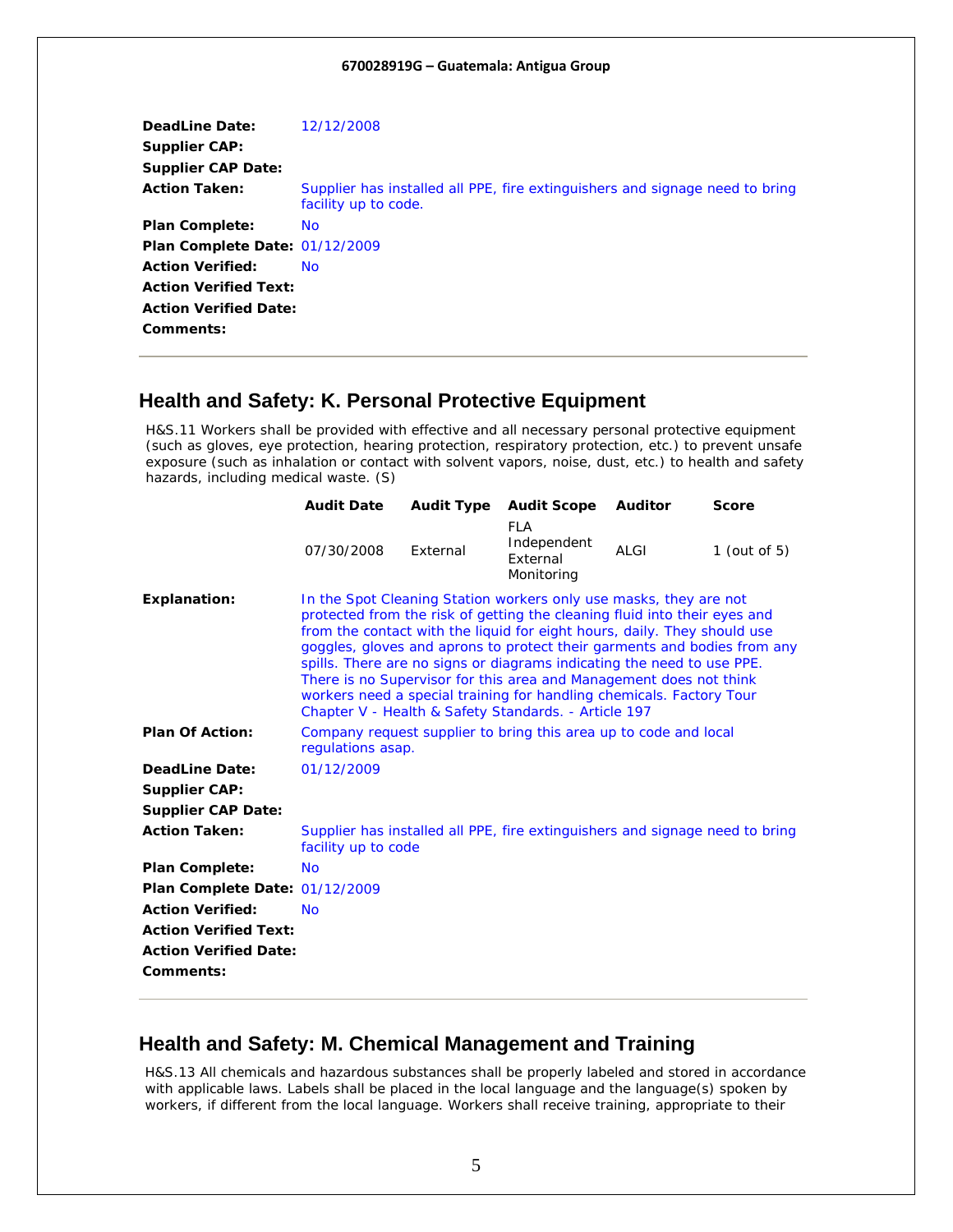| Independent<br>07/30/2008<br>External<br>ALGI<br>1 (out of $5$ )<br>External<br>Monitoring<br>Employees who work in the Spot Cleaning Station are not trained in<br><b>Explanation:</b><br>chemical usage. There is no Supervisor for this area and Management does<br>not think workers need a special training for handling chemicals. Factory<br>Tour Chapter V - Health & Safety Standards. - Article 197<br><b>Plan Of Action:</b><br>Company request supplier to bring this area up to code asap. Worker<br>training should start immediately.<br><b>DeadLine Date:</b><br>01/12/2009<br><b>Supplier CAP:</b><br><b>Supplier CAP Date:</b><br><b>Action Taken:</b><br>Supplier has installed all PPE, fire extinguishers and signage need to bring<br>facility up to code<br><b>Plan Complete:</b><br><b>No</b><br><b>Plan Complete Date:</b><br><b>Action Verified:</b><br><b>No</b><br><b>Action Verified Text:</b> |                              | <b>Audit Date</b> |  | <b>Audit Type</b> Audit Scope | Auditor | Score |  |  |  |
|-----------------------------------------------------------------------------------------------------------------------------------------------------------------------------------------------------------------------------------------------------------------------------------------------------------------------------------------------------------------------------------------------------------------------------------------------------------------------------------------------------------------------------------------------------------------------------------------------------------------------------------------------------------------------------------------------------------------------------------------------------------------------------------------------------------------------------------------------------------------------------------------------------------------------------|------------------------------|-------------------|--|-------------------------------|---------|-------|--|--|--|
|                                                                                                                                                                                                                                                                                                                                                                                                                                                                                                                                                                                                                                                                                                                                                                                                                                                                                                                             |                              |                   |  | <b>FLA</b>                    |         |       |  |  |  |
|                                                                                                                                                                                                                                                                                                                                                                                                                                                                                                                                                                                                                                                                                                                                                                                                                                                                                                                             |                              |                   |  |                               |         |       |  |  |  |
|                                                                                                                                                                                                                                                                                                                                                                                                                                                                                                                                                                                                                                                                                                                                                                                                                                                                                                                             |                              |                   |  |                               |         |       |  |  |  |
|                                                                                                                                                                                                                                                                                                                                                                                                                                                                                                                                                                                                                                                                                                                                                                                                                                                                                                                             |                              |                   |  |                               |         |       |  |  |  |
|                                                                                                                                                                                                                                                                                                                                                                                                                                                                                                                                                                                                                                                                                                                                                                                                                                                                                                                             |                              |                   |  |                               |         |       |  |  |  |
|                                                                                                                                                                                                                                                                                                                                                                                                                                                                                                                                                                                                                                                                                                                                                                                                                                                                                                                             |                              |                   |  |                               |         |       |  |  |  |
|                                                                                                                                                                                                                                                                                                                                                                                                                                                                                                                                                                                                                                                                                                                                                                                                                                                                                                                             |                              |                   |  |                               |         |       |  |  |  |
|                                                                                                                                                                                                                                                                                                                                                                                                                                                                                                                                                                                                                                                                                                                                                                                                                                                                                                                             |                              |                   |  |                               |         |       |  |  |  |
|                                                                                                                                                                                                                                                                                                                                                                                                                                                                                                                                                                                                                                                                                                                                                                                                                                                                                                                             |                              |                   |  |                               |         |       |  |  |  |
|                                                                                                                                                                                                                                                                                                                                                                                                                                                                                                                                                                                                                                                                                                                                                                                                                                                                                                                             |                              |                   |  |                               |         |       |  |  |  |
|                                                                                                                                                                                                                                                                                                                                                                                                                                                                                                                                                                                                                                                                                                                                                                                                                                                                                                                             |                              |                   |  |                               |         |       |  |  |  |
|                                                                                                                                                                                                                                                                                                                                                                                                                                                                                                                                                                                                                                                                                                                                                                                                                                                                                                                             | <b>Action Verified Date:</b> |                   |  |                               |         |       |  |  |  |
| Comments:                                                                                                                                                                                                                                                                                                                                                                                                                                                                                                                                                                                                                                                                                                                                                                                                                                                                                                                   |                              |                   |  |                               |         |       |  |  |  |

<span id="page-5-0"></span>job responsibilities, concerning the hazards, risks and the safe use of chemicals and other hazardous substances. (S)

### **Health and Safety: N. Material Safety Data Sheets/Worker Access and Awareness**

H&S.14 Material Safety Data Sheets (MSDS) for all chemicals used in the factory must be available at the usage and storage sites of the chemicals, in the local language and the language(s) spoken by workers, if different from the local language. Workers shall have free access to MSDS. (P)

|                            | <b>Audit Date</b>                                                                                                                                                                                                                                                                       | <b>Audit Type</b>                                                                                                                                       | <b>Audit Scope</b>                                  | <b>Auditor</b> | <b>Score</b>    |  |  |
|----------------------------|-----------------------------------------------------------------------------------------------------------------------------------------------------------------------------------------------------------------------------------------------------------------------------------------|---------------------------------------------------------------------------------------------------------------------------------------------------------|-----------------------------------------------------|----------------|-----------------|--|--|
|                            | 07/30/2008                                                                                                                                                                                                                                                                              | External                                                                                                                                                | <b>FLA</b><br>Independent<br>External<br>Monitoring | ALGI           | 1 (out of $5$ ) |  |  |
| <b>Explanation:</b>        | There are no MSDS signs posted in the Spot Cleaning Station or the<br>Chemical Room. There is no Supervisor for this area and Management<br>does not think workers need a special training for handling chemicals.<br>Factory Tour Chapter V - Health & Safety Standards. - Article 197 |                                                                                                                                                         |                                                     |                |                 |  |  |
| <b>Plan Of Action:</b>     | used or stored.                                                                                                                                                                                                                                                                         | Supplier has installed all PPE, fire extinguishers and signage need to bring<br>facility up to code. Supplier to post MSDS in areas where chemicals are |                                                     |                |                 |  |  |
| DeadLine Date:             | 01/12/2009                                                                                                                                                                                                                                                                              |                                                                                                                                                         |                                                     |                |                 |  |  |
| <b>Supplier CAP:</b>       |                                                                                                                                                                                                                                                                                         |                                                                                                                                                         |                                                     |                |                 |  |  |
| <b>Supplier CAP Date:</b>  |                                                                                                                                                                                                                                                                                         |                                                                                                                                                         |                                                     |                |                 |  |  |
| <b>Action Taken:</b>       | Supplier has installed all PPE, fire extinguishers and signage need to bring<br>facility up to code                                                                                                                                                                                     |                                                                                                                                                         |                                                     |                |                 |  |  |
| <b>Plan Complete:</b>      | <b>No</b>                                                                                                                                                                                                                                                                               |                                                                                                                                                         |                                                     |                |                 |  |  |
| <b>Plan Complete Date:</b> |                                                                                                                                                                                                                                                                                         |                                                                                                                                                         |                                                     |                |                 |  |  |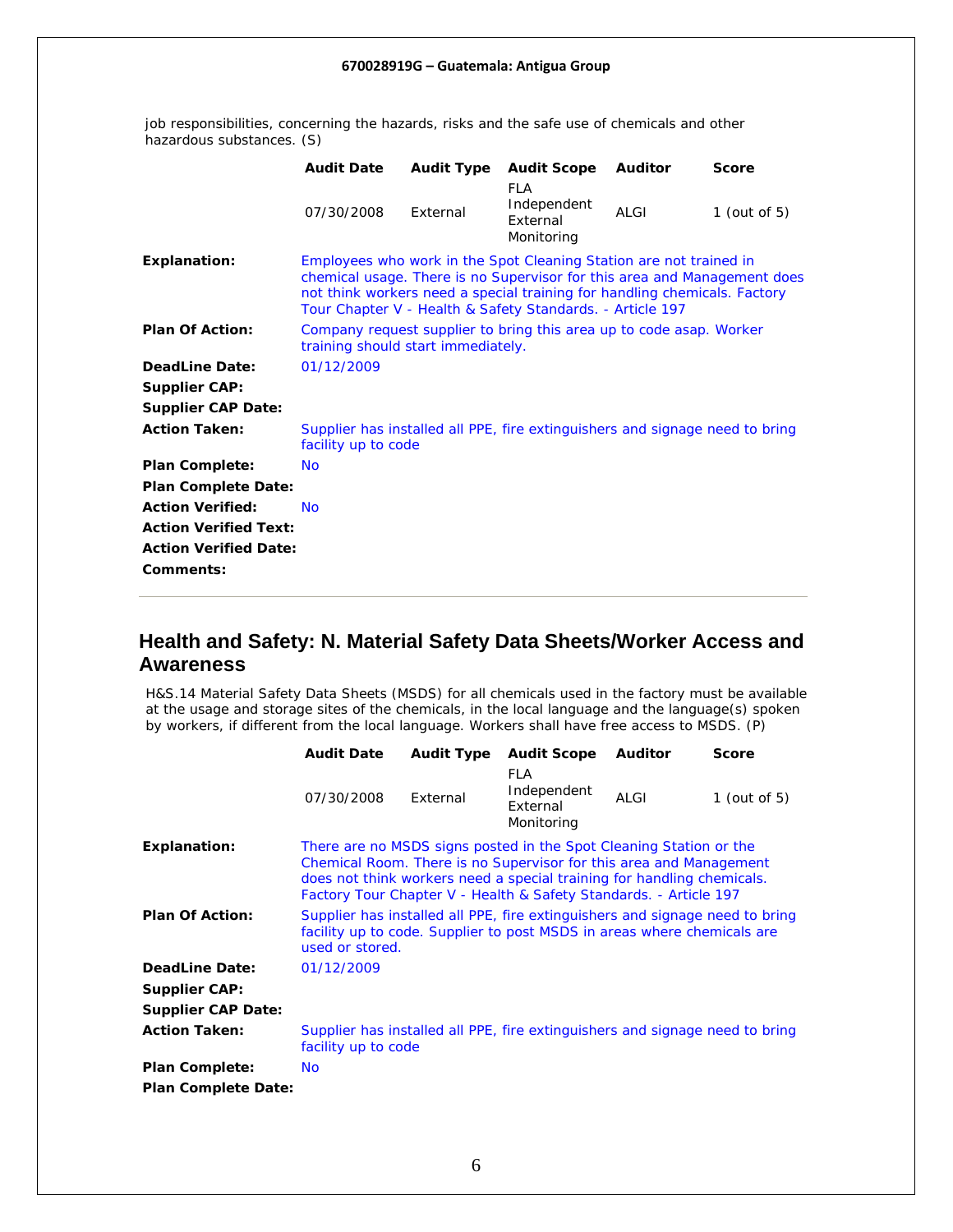<span id="page-6-0"></span>**Action Verified:** No **Action Verified Text: Action Verified Date: Comments:** 

## **Health and Safety: Q. Ventilation/Electrical/Facility Installation and Maintenance**

H&S.17 All necessary ventilation, plumbing, electrical, noise and lighting services shall be installed and maintained to conform to applicable laws and in such a manner as to prevent or minimize hazardous conditions to workers in the facility. (S)

|                              | <b>Audit Date</b> | <b>Audit Type</b>                                                                            | <b>Audit Scope</b>                                                                                                                                                                                                     | <b>Auditor</b> | <b>Score</b> |  |  |
|------------------------------|-------------------|----------------------------------------------------------------------------------------------|------------------------------------------------------------------------------------------------------------------------------------------------------------------------------------------------------------------------|----------------|--------------|--|--|
|                              | 07/30/2008        | External                                                                                     | FLA<br>Independent<br>External<br>Monitoring                                                                                                                                                                           | ALGI           | 1 (out of 5) |  |  |
| <b>Explanation:</b>          |                   |                                                                                              | The Chemical Storage Room is inside the building in a non-ventilated area.<br>Management believes that the Chemical room is a non-dangerous area.<br>Factory Tour Chapter V - Health & Safety Standards. - Article 197 |                |              |  |  |
| <b>Plan Of Action:</b>       |                   | Company to request supplier find alternative location for storage with<br>proper ventilation |                                                                                                                                                                                                                        |                |              |  |  |
| DeadLine Date:               | 03/31/2009        |                                                                                              |                                                                                                                                                                                                                        |                |              |  |  |
| <b>Supplier CAP:</b>         |                   |                                                                                              |                                                                                                                                                                                                                        |                |              |  |  |
| <b>Supplier CAP Date:</b>    |                   |                                                                                              |                                                                                                                                                                                                                        |                |              |  |  |
| <b>Action Taken:</b>         |                   |                                                                                              |                                                                                                                                                                                                                        |                |              |  |  |
| <b>Plan Complete:</b>        | <b>No</b>         |                                                                                              |                                                                                                                                                                                                                        |                |              |  |  |
| <b>Plan Complete Date:</b>   |                   |                                                                                              |                                                                                                                                                                                                                        |                |              |  |  |
| <b>Action Verified:</b>      | <b>No</b>         |                                                                                              |                                                                                                                                                                                                                        |                |              |  |  |
| <b>Action Verified Text:</b> |                   |                                                                                              |                                                                                                                                                                                                                        |                |              |  |  |
| <b>Action Verified Date:</b> |                   |                                                                                              |                                                                                                                                                                                                                        |                |              |  |  |
| Comments:                    |                   |                                                                                              |                                                                                                                                                                                                                        |                |              |  |  |

## **Health and Safety: S. Proper Use of Machinery**

H&S.19 Employers shall only use positive incentives (risk awareness training, demonstration of proper use, awards, bonuses, etc.) to ensure workers use machinery, equipment and tools properly and safely. Workers shall not suffer any negative consequences for refusing to work with machinery, equipment or tools that are not properly guarded or reasonably considered unsafe. (P)

|                        | <b>Audit Date</b>                                                                                                                                                                                                                                                                                                 | <b>Audit Type</b> | <b>Audit Scope</b>                                                      | <b>Auditor</b> | <b>Score</b>    |
|------------------------|-------------------------------------------------------------------------------------------------------------------------------------------------------------------------------------------------------------------------------------------------------------------------------------------------------------------|-------------------|-------------------------------------------------------------------------|----------------|-----------------|
|                        | 07/30/2008                                                                                                                                                                                                                                                                                                        | External          | FLA<br>Independent<br>External<br>Monitoring                            | ALGI           | 1 (out of $5$ ) |
| Explanation:           | 1) Single needle and cover stitch machines do not have belt quards. 2)<br>Button machines and 60% of the over lock machines do not have the eye<br>quards. Mechanics are not supervising machines to verify they have<br>appropriate quards. Factory Tour Chapter V - Health & Safety Standards. -<br>Article 197 |                   |                                                                         |                |                 |
| <b>Plan Of Action:</b> |                                                                                                                                                                                                                                                                                                                   |                   | Supplier currently in process of replacing outdated machines with newer |                |                 |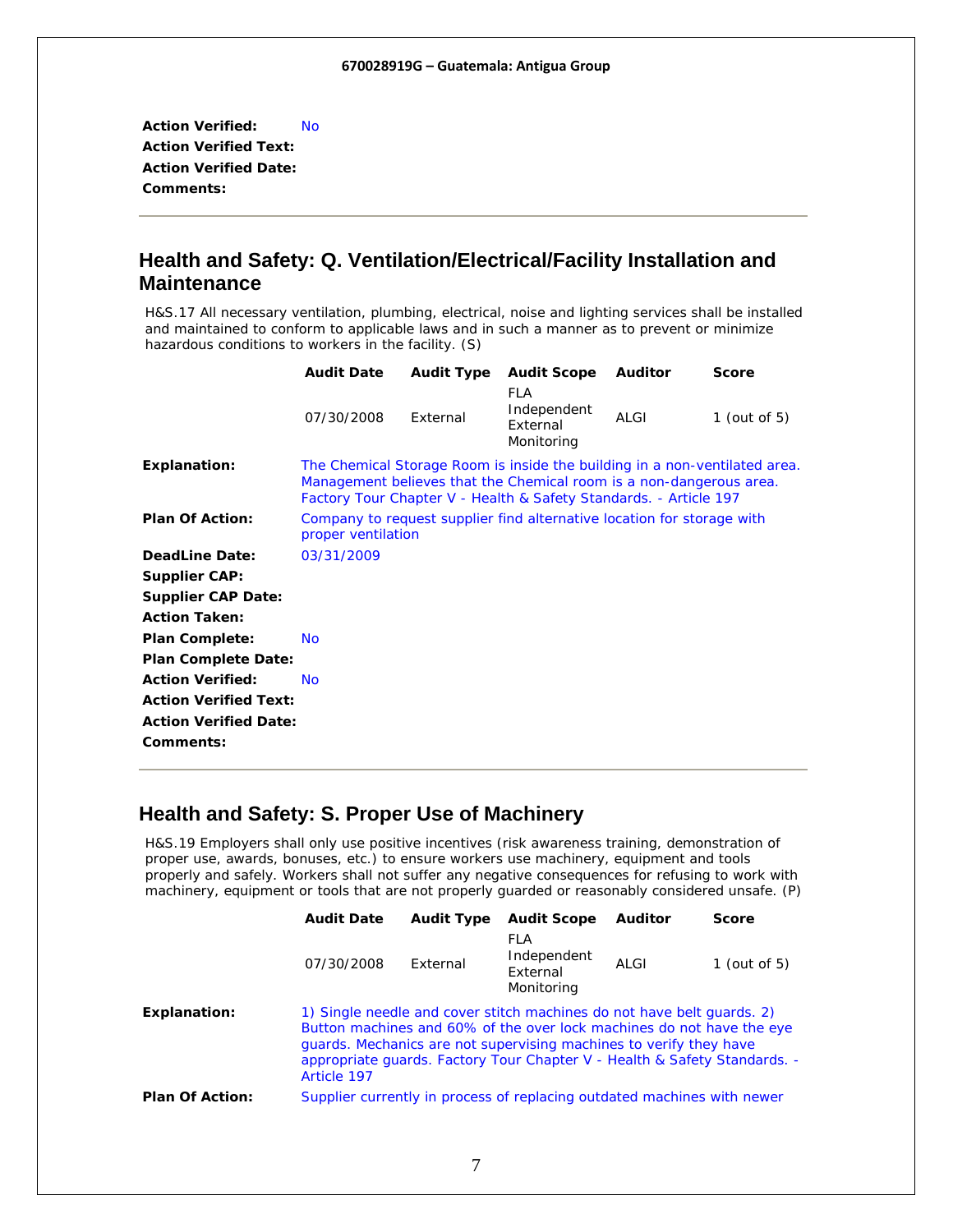<span id="page-7-0"></span>

|                                | ones that contain all necessary safety equipment.                                                                           |
|--------------------------------|-----------------------------------------------------------------------------------------------------------------------------|
| DeadLine Date:                 | 12/12/2008                                                                                                                  |
| <b>Supplier CAP:</b>           |                                                                                                                             |
| <b>Supplier CAP Date:</b>      | 01/12/2009                                                                                                                  |
| <b>Action Taken:</b>           | Supplier currently in process of replacing outdated machines with newer<br>ones that contain all necessary safety equipment |
| <b>Plan Complete:</b>          | No.                                                                                                                         |
| Plan Complete Date: 01/12/2009 |                                                                                                                             |
| <b>Action Verified:</b>        | No.                                                                                                                         |
| <b>Action Verified Text:</b>   |                                                                                                                             |
| <b>Action Verified Date:</b>   |                                                                                                                             |
| Comments:                      |                                                                                                                             |

### **Health and Safety: T. Bodily Strain**

H&S.20 Workstations, including seating and standing arrangements and reach required to obtain tools, shall be designed and set-up in such a manner as to minimize bodily strains. Employers shall train workers in proper lifting techniques and items such as belts shall be provided. (S)

|                                | <b>Audit Date</b>                                                      | <b>Audit Type</b> | <b>Audit Scope</b>                                                                                                                               | Auditor | <b>Score</b>    |  |
|--------------------------------|------------------------------------------------------------------------|-------------------|--------------------------------------------------------------------------------------------------------------------------------------------------|---------|-----------------|--|
|                                | 07/30/2008                                                             | External          | FLA<br>Independent<br>External<br>Monitoring                                                                                                     | ALGI    | 1 (out of $5$ ) |  |
| <b>Explanation:</b>            |                                                                        |                   | Employees who work standing all day do not receive the appropriate anti-<br>fatique mats. Facility is not aware of ergonomic needs. Factory Tour |         |                 |  |
| <b>Plan Of Action:</b>         |                                                                        |                   | All work areas with this requirement now have proper anti-fatique mats                                                                           |         |                 |  |
| <b>DeadLine Date:</b>          | 12/09/2008                                                             |                   |                                                                                                                                                  |         |                 |  |
| <b>Supplier CAP:</b>           |                                                                        |                   |                                                                                                                                                  |         |                 |  |
| <b>Supplier CAP Date:</b>      |                                                                        |                   |                                                                                                                                                  |         |                 |  |
| <b>Action Taken:</b>           | All work areas with this requirement now have proper anti-fatique mats |                   |                                                                                                                                                  |         |                 |  |
| <b>Plan Complete:</b>          | No.                                                                    |                   |                                                                                                                                                  |         |                 |  |
| Plan Complete Date: 01/12/2009 |                                                                        |                   |                                                                                                                                                  |         |                 |  |
| <b>Action Verified:</b>        | No.                                                                    |                   |                                                                                                                                                  |         |                 |  |
| <b>Action Verified Text:</b>   |                                                                        |                   |                                                                                                                                                  |         |                 |  |
| <b>Action Verified Date:</b>   |                                                                        |                   |                                                                                                                                                  |         |                 |  |
| Comments:                      |                                                                        |                   |                                                                                                                                                  |         |                 |  |
|                                |                                                                        |                   |                                                                                                                                                  |         |                 |  |

## **Hours of Work: F. Time Recording System**

HOW.6 Time worked by all workers, regardless of compensation system, shall be fully documented by time cards or other accurate and reliable recording systems such as electronic swipe cards. Employers are prohibited from maintaining multiple time-keeping systems and/or false records for any fraudulent reason, such as to falsely demonstrate working hours. Time records maintained shall be authentic and accurate. (P)

| <b>Audit Date</b> |          | <b>Audit Type Audit Scope Auditor</b> |      | <b>Score</b>   |
|-------------------|----------|---------------------------------------|------|----------------|
| 07/30/2008        | External | FI A<br>Independent<br>External       | ALGI | $1$ (out of 5) |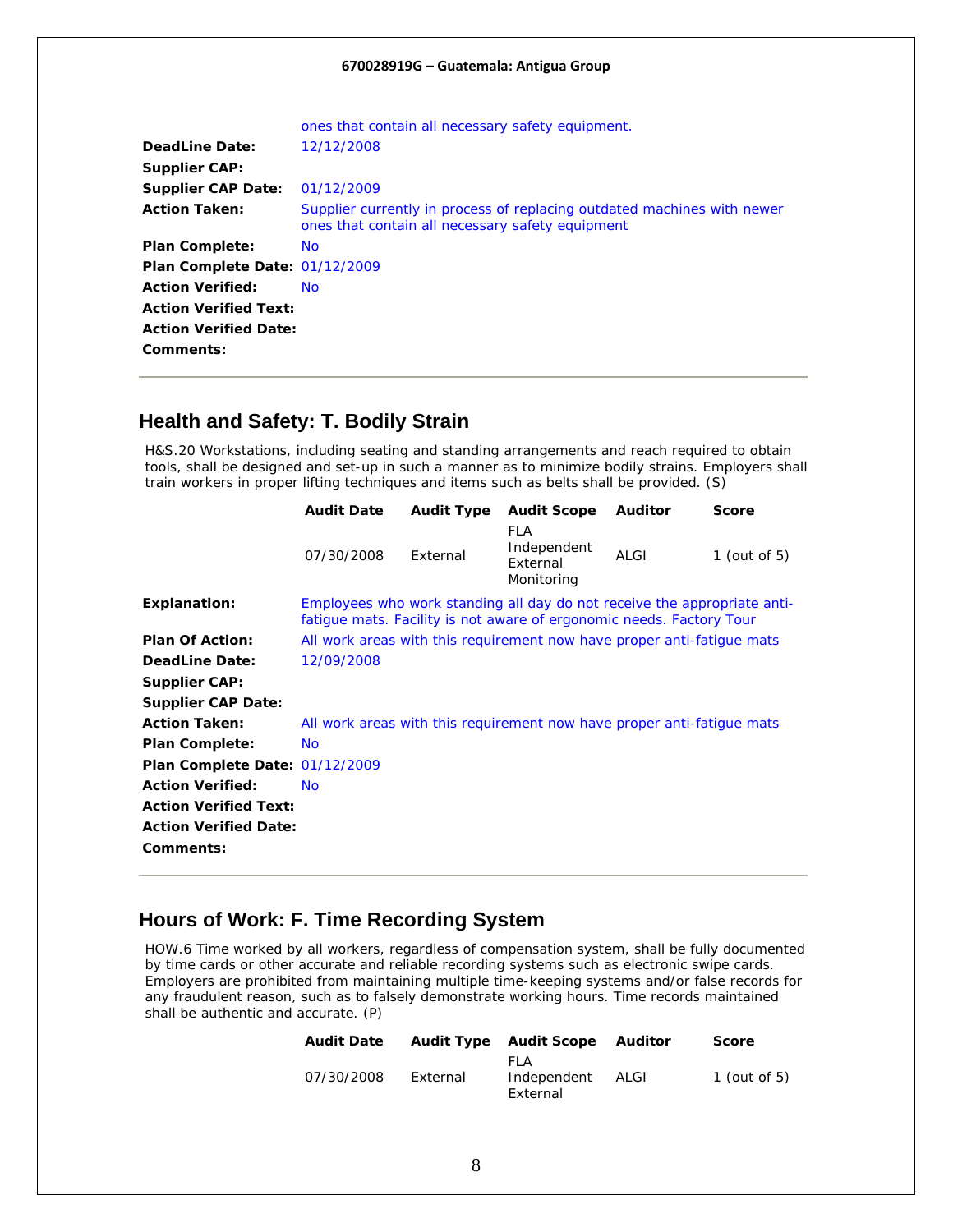<span id="page-8-0"></span>

|                              | Monitoring                                                                                                                                                                                                                                                                                                                                                                                                                                                                                                                                                                                                                                 |  |  |  |  |
|------------------------------|--------------------------------------------------------------------------------------------------------------------------------------------------------------------------------------------------------------------------------------------------------------------------------------------------------------------------------------------------------------------------------------------------------------------------------------------------------------------------------------------------------------------------------------------------------------------------------------------------------------------------------------------|--|--|--|--|
| <b>Explanation:</b>          | Monitor observed that supervisors swiped the cards of the operators that<br>work for a production goal. 1) Operators stay 2 extra hours without<br>checking the time. Monitor again stood near the clock at 18:20 and none<br>of the operators swiped their cards, they just left. 2) Management and<br>workers interviews confirm that operators working for a production goal<br>come to work on Saturdays and do not check in and out. Need to reach<br>production goals. Factory Tour, Interviews Art. 123 of the Guatemalan<br>Labor Code: the employer will register in the payroll, hours and earnings<br>related to overtime work. |  |  |  |  |
| <b>Plan Of Action:</b>       | Company to request supplier provide evidence of records stated to exist in<br>statement made on Jan 12, 2009. And also that the supplier insists that all<br>workers swipe their own cards to record their time worked accurately,<br>allowing supervisor only to monitor workers swiping cards to insure the<br>workers are compliant with supplier policies, which are in line with local<br>laws in regards limits on timed allowed each worker for regular and<br>overtime per pay period                                                                                                                                              |  |  |  |  |
| DeadLine Date:               | 04/30/2009                                                                                                                                                                                                                                                                                                                                                                                                                                                                                                                                                                                                                                 |  |  |  |  |
| <b>Supplier CAP:</b>         |                                                                                                                                                                                                                                                                                                                                                                                                                                                                                                                                                                                                                                            |  |  |  |  |
| <b>Supplier CAP Date:</b>    |                                                                                                                                                                                                                                                                                                                                                                                                                                                                                                                                                                                                                                            |  |  |  |  |
| <b>Action Taken:</b>         |                                                                                                                                                                                                                                                                                                                                                                                                                                                                                                                                                                                                                                            |  |  |  |  |
| <b>Plan Complete:</b>        | <b>No</b>                                                                                                                                                                                                                                                                                                                                                                                                                                                                                                                                                                                                                                  |  |  |  |  |
| <b>Plan Complete Date:</b>   |                                                                                                                                                                                                                                                                                                                                                                                                                                                                                                                                                                                                                                            |  |  |  |  |
| <b>Action Verified:</b>      | No                                                                                                                                                                                                                                                                                                                                                                                                                                                                                                                                                                                                                                         |  |  |  |  |
| <b>Action Verified Text:</b> |                                                                                                                                                                                                                                                                                                                                                                                                                                                                                                                                                                                                                                            |  |  |  |  |
| <b>Action Verified Date:</b> |                                                                                                                                                                                                                                                                                                                                                                                                                                                                                                                                                                                                                                            |  |  |  |  |
| Comments:                    |                                                                                                                                                                                                                                                                                                                                                                                                                                                                                                                                                                                                                                            |  |  |  |  |

## **Hours of Work: H. Overtime/Reduced Mandated Overtime**

HOW.8 The employer shall demonstrate a commitment to reduce overtime and to enact a voluntary overtime system, including for overtime mandated to meet extraordinary business circumstances. (P)

|                                               | <b>Audit Date</b>                                                                                                                                                                                                                                                                                                                                                                                                                                                                                                                                                                                                                                                                                                                                                                    | <b>Audit Type</b> | <b>Audit Scope</b>                                  | <b>Auditor</b> | Score           |
|-----------------------------------------------|--------------------------------------------------------------------------------------------------------------------------------------------------------------------------------------------------------------------------------------------------------------------------------------------------------------------------------------------------------------------------------------------------------------------------------------------------------------------------------------------------------------------------------------------------------------------------------------------------------------------------------------------------------------------------------------------------------------------------------------------------------------------------------------|-------------------|-----------------------------------------------------|----------------|-----------------|
|                                               | 07/30/2008                                                                                                                                                                                                                                                                                                                                                                                                                                                                                                                                                                                                                                                                                                                                                                           | External          | <b>FLA</b><br>Independent<br>External<br>Monitoring | ALGI           | 1 (out of $5$ ) |
| <b>Explanation:</b>                           | Because of inappropriate Time Recording System, Monitor could not verify<br>if overtime work is within legal limits. Inappropriate Time Recording<br><b>System Factory Tour, Document Review</b>                                                                                                                                                                                                                                                                                                                                                                                                                                                                                                                                                                                     |                   |                                                     |                |                 |
| <b>Plan Of Action:</b>                        | Company request supplier insists that all workers swipe their own cards to<br>record their time worked accurately, allowing supervisor only to monitor<br>workers swiping cards to insure the workers are compliant with supplier<br>policies, which are in line with local laws in regards limits on timed allowed<br>each worker for regular and overtime per pay period. Additionally,<br>Company that supplier establish or provide evidence of existing hours of<br>work policies that detail: 1) the legally mandated allowable hours of work<br>for both regular and overtime 2) details when overtime will go into affect<br>and how supplier will provide oversight to insure limits or not exceeded 3)<br>clearly states that all overtime worked is on a voluntary basis. |                   |                                                     |                |                 |
| <b>DeadLine Date:</b><br><b>Supplier CAP:</b> | 04/30/2009                                                                                                                                                                                                                                                                                                                                                                                                                                                                                                                                                                                                                                                                                                                                                                           |                   |                                                     |                |                 |
|                                               |                                                                                                                                                                                                                                                                                                                                                                                                                                                                                                                                                                                                                                                                                                                                                                                      |                   |                                                     |                |                 |